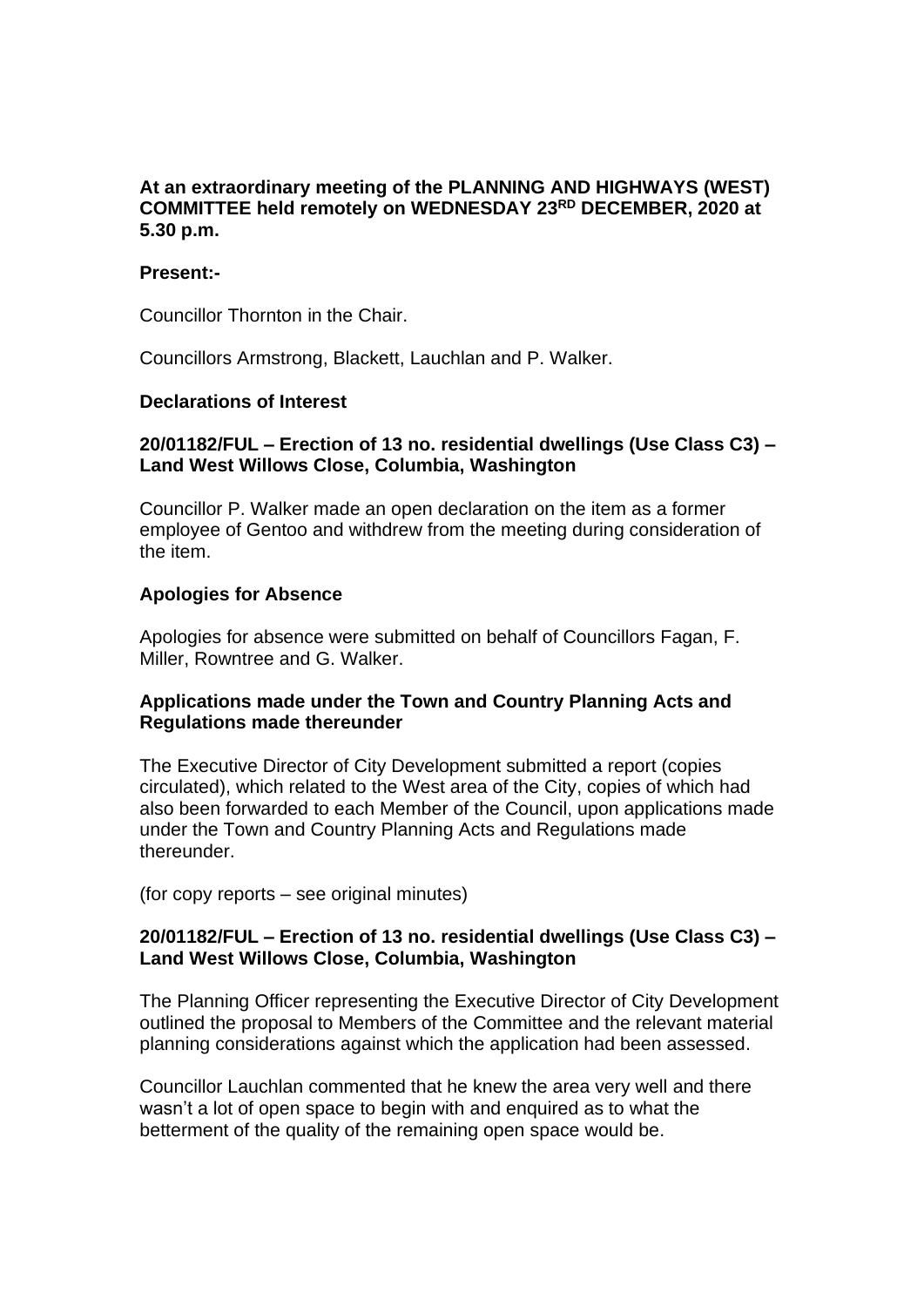The Planning Officer advised that the betterment comes from the additional planting and increase of native species to the area. 28 trees and around 2000 shrubs would be added to the remaining open space so it was a betterment in terms of the number of species that would be allowed to flourish within that piece of land.

Councillor Lauchlan enquired if the residents of Willows Close had been consulted on the planting of these trees and shrubs as some of their properties looked out onto this proposed development and could their view be obscured by these trees.

The Planning Officer advised that the planting schedule formed part of the planning application, the species had been considered and based on visits of the site it was not considered that any of the species would lead to degrees of loss of light or overshadowing from the properties to the west of the site so in summary yes the planting scheme has been considered on its merits and its potential impact.

Councillor Lauchlan referred to page 6 of the report and commented that it was obvious the Council was in disagreement with Gentoo about the green space and Criterion 4 which said that the area was low in green space quality and was therefore a localised area of deficiency. Councillor Lauchlan queried why we were allowing this area of greenspace to be taken away when there were other areas of brownspace to be used in the City.

Councillor Lauchlan added that as said previously, he was not against progress but he did not feel this was the right place for this development and could not see why they needed to take away green space from Columbia and Barmston when there wasn't any more nearby.

The Planning Officer responded with regards to Policy NE4, it did point in the direction of trying to replace with lost quantity elsewhere within the Ward. Gentoo have attempted to do so but there was no alternative land that could be brought forward to replace the quantity of the land which was proposed to be removed, with that in mind, the Policy and its additional text within does allow for the improvement of the remaining quality of what they began with. Gentoo have set out in their planning application that there is no land available to bring forward that could replace the land that is being lost so in order to deliver the 13 affordable homes they were seeking to improve the quality of the remaining area of open space that is on site at this present moment in time.

The Planning Officer informed that Policy NE4 does refer to the aim to protect, conserve and enhance the quality of the community value function and accessibility of green space, so it did allow to enhance the quality of the site, the accessibility would be retained as all footpaths were inherently linked to the existing surrounding properties with additional footpath connection to the south west of the site.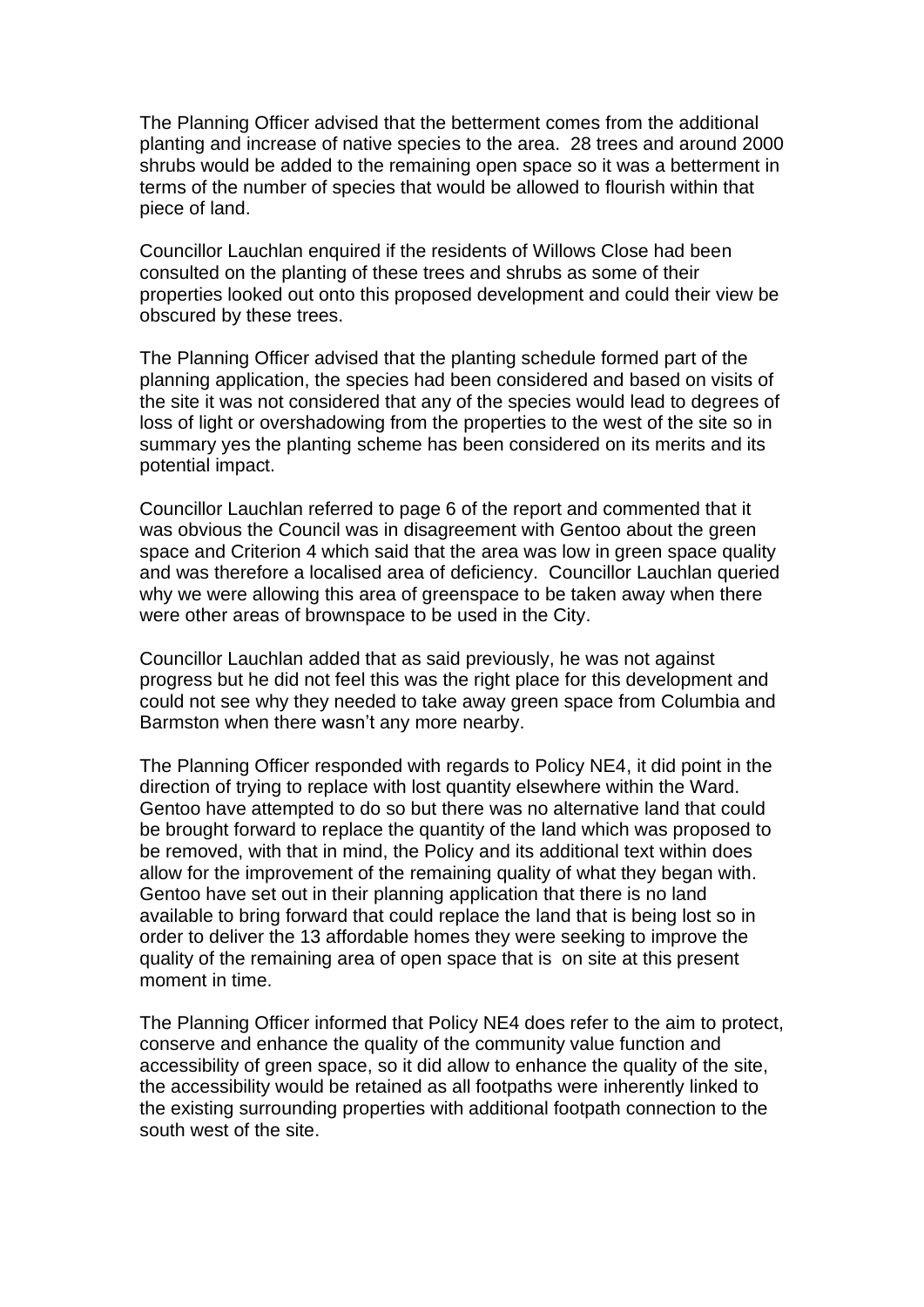It could be accepted they were losing an amount, but in terms of community value, it was fully accessible for everyone within the area and it would be visually significantly improved. Therefore it was the Local Planning Authority's opinion that based on balancing the case of the loss of the quantity with the uplift of the quality, that the provision of these 13 affordable homes and the uplift in the quality of the remaining land was sufficient to put forward the recommendation that was before Members.

Councillor Lauchlan commented that this proposal took away 75% of the greenspace and those little areas on the side of the proposal were very small so there would be very little that could be done to uplift the quality of those and as Officers have agreed, there wasn't any other green space in the area that could then be used by residents.

Councillor Lauchlan commented that he believed the Council did not agree with Gentoo on the use of this green space and whilst he loathed to go against affordable housing he did not believe this was the right place for it.

The Chairman introduced Councillor Linda Williams who wished to speak in objection to the application. Councillor Williams referred to the green space and informed the Committee that in Washington they had the vast majority of their shrubs taken out recently via work in conjunction with the Council and Gentoo as they had become litter traps so what we were saying with this particular group of houses was that we would be looking to put in something that was being removed elsewhere and she would expect these would end up being removed quite quickly also. Therefore this would erode the quality of that space.

Councillor Williams referred to the document she had circulated previously to the Committee Members including google maps of the area. The first map referred to JFK primary school, which was a large school with around 400 pupils in attendance, this end also had a range of different shops therefore she felt this was particularly busy. Further down from this there were difficulties in turning via Wear Terrace and Councillor Williams did not believe this was safe at all.

Councillor Williams referred to the bottom end of the road, where A195 ran along, which was a very busy road with a number of shops and houses which were being converted into businesses exacerbating the whole problem with parking.

Councillor Williams referred to the unaccompanied site visits Members were offered for this application and felt that it had been a missed opportunity to attend with Officers and believed these could have taken place whilst social distancing.

Councillor Williams commented that looking at the application on the whole, the housing proposal was beautiful and just what Members would be happy to have but the access and reduction of green space was just that step too far. Some of these original properties in Washington were built in the 1930's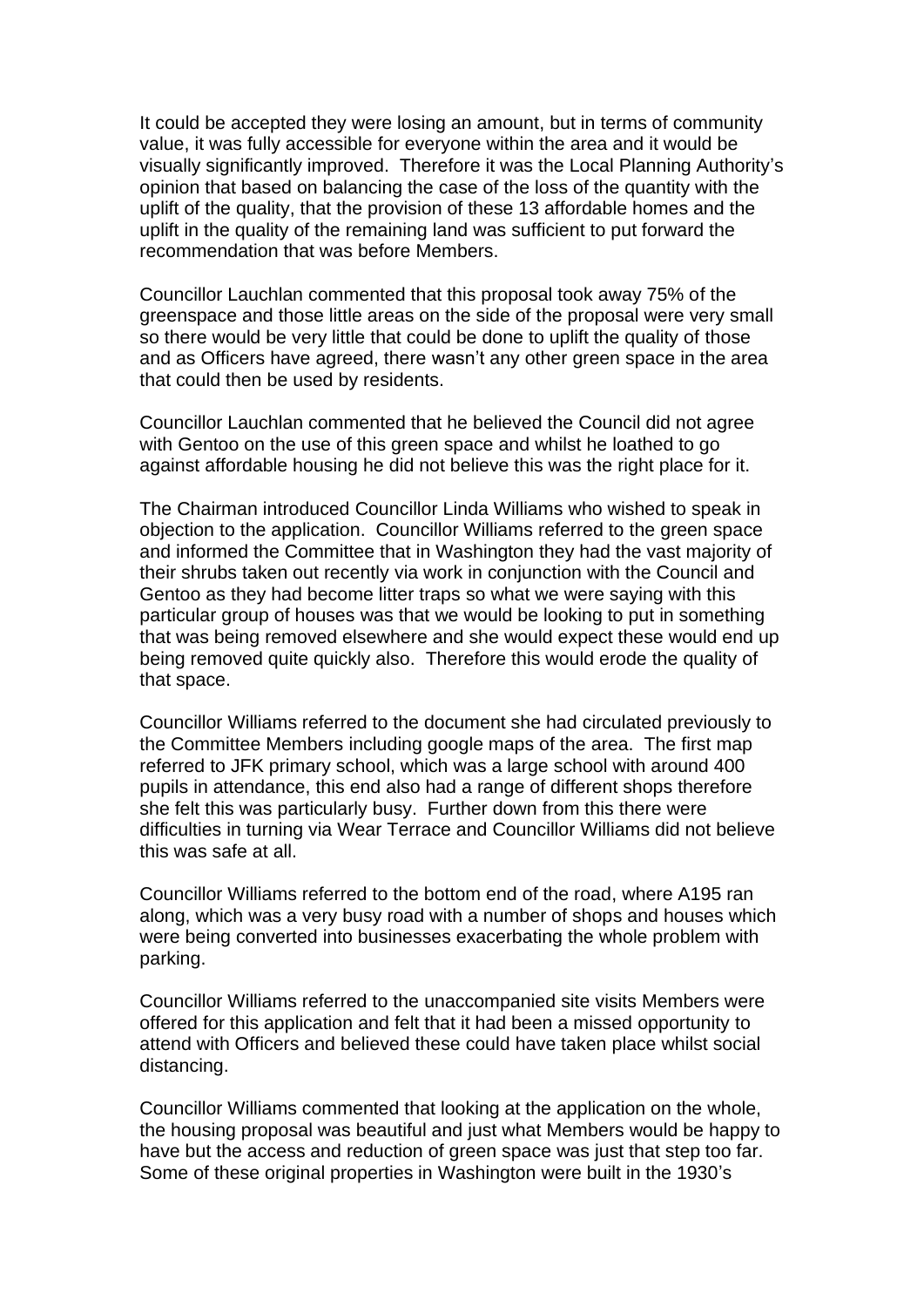therefore they were very tight, very crowded and at various points in later years additional properties had been put in. At that stage residents wouldn't have had cars.

Councillor Williams advised that this was a very difficult assessment to make for the area but would like to say that Washington Central and the Barmston area were not the same. Barmston came under Washington East and this needed to be taken into account and questioned why the application was being determined so quickly and no traffic survey had been carried out. This area was saturated and planning permission had just been granted for 4 bungalows in the area so an additional 13 houses was just too much.

The Planning Officer read out the written statements received from objectors to the application, which were as follows;

A Mr Mark Lloyd submitted a written representation stating that he would like to thank the planning committee and the council for giving him the opportunity to present his views about the proposed development at the meeting. Mr Lloyd's statement was largely in relation to questioning the process that Gentoo had used to present the views of the public to the planning committee.

He feared that unless the planning committee were given the detailed information collected by the Gentoo survey then the summary of the findings that he saw in the report might seem to suggest that the strength of feeling against the development was relatively low. Mr Lloyd expressed concern that the "consultation" was conducted and reported in such a way that the planning committee may be led to believe that local residents were generally in favour of the scheme. He didn't really receive a specific answer on that or any of the questions he had asked because of only being allowed five minutes.

The first question on the original leaflet asked people to rank their agreement or disagreement to the following statement "The site is a suitable and sustainable location for residential development"

Mr Lloyd wished to ask the planning committee - Have Gentoo made them aware of how that question was answered by the 21% of respondents from the 400 leaflets delivered.

At the previous meeting there was some discussion about where the 400 leaflets had been delivered to. He raised that question as he hadn't had one. He recalled someone saying that they may have been delivered to Gentoo residents in areas not really effected by the development. Have Gentoo made the planning committee aware of where the leaflets were delivered?

Mr Lloyd thanked the members of the planning committee for deferring their decision to be able to visit the area and he hoped that during their visit they got a picture of Columbia as a vibrant urban community that welcomes visitors from all over Washington to share their local amenities, shops, businesses and take-aways.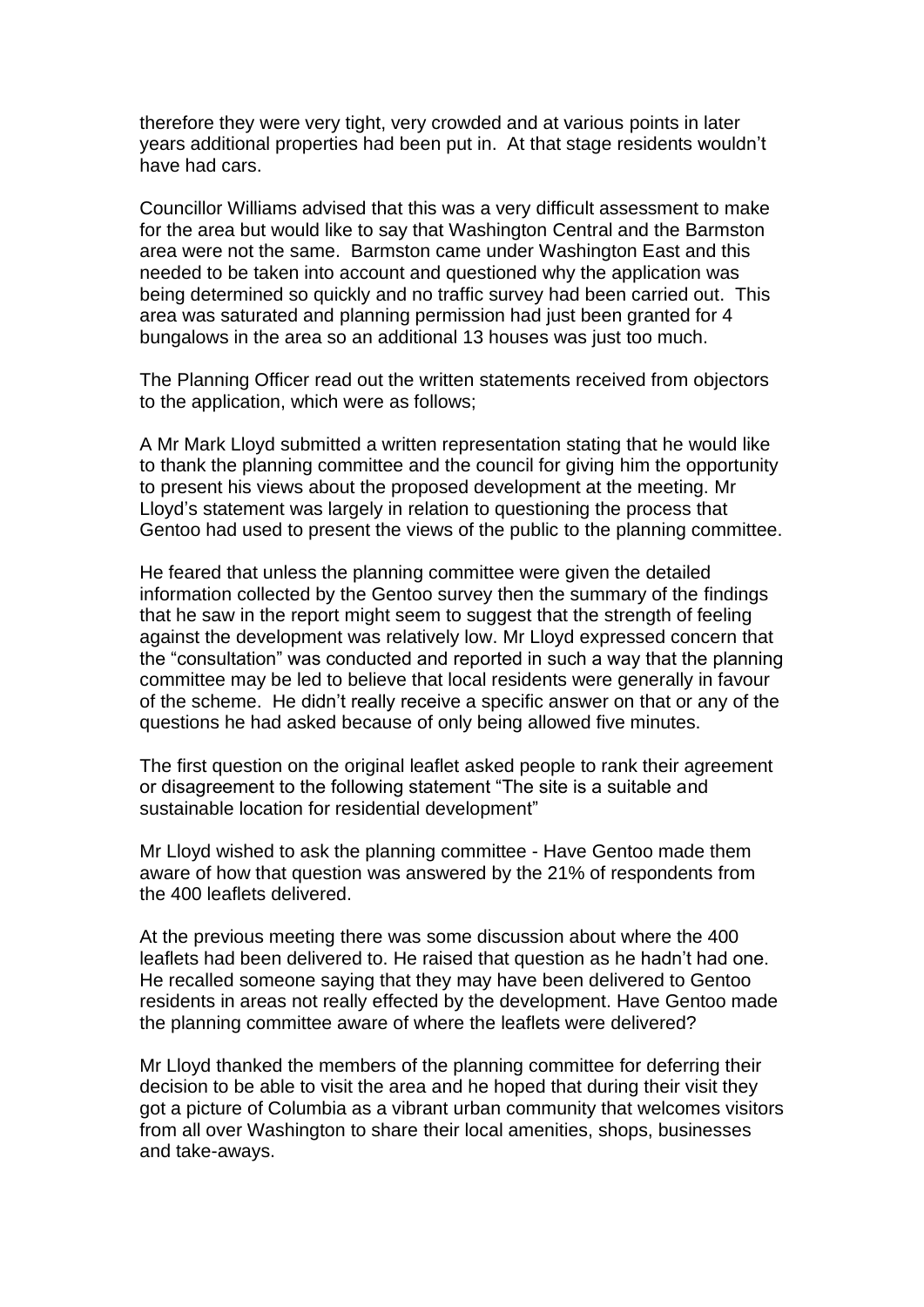He hoped they witnessed the area at peak times to see how even a small increase in traffic would have an impact on the quality of life for local residents. He hoped they were able to see first-hand how little green space they have, not only because they lack gardens in their predominantly terraced properties but also in comparison to other areas of Washington. Mr Lloyd hoped that they saw that sending their children to play at Teal Farm was not really practical or safe and that the conclusion of their visit was a better understanding of why they care so passionately about safeguarding their few remaining views of blue skies and undeveloped patches of land. Mr Lloyd sincerely hoped that taking those things into account they voted against this development.

A Ms Pamela Elliot submitted a written representation stating that at the last meeting there was a suggestion that the local existing residents would be able to go to Teal Farm for Green Space and so the proposed new properties could be built on their existing Green Space as affordable houses. Ms Elliott disagreed stating that she understood the requirement for affordable houses for people, but in the right environment. Their Green Space was not the right environment and she believed there were lots of other properties and other more suitable land crying out for affordable housing in Washington.

Ms Elliott stated that as a single woman she would not be comfortable walking by herself any time of the day to Teal Farm, some of the way was quite a lonely track and there's the A195 road to contend with. Also if she had children she wouldn't like to think of them going off to Teal Farm by themselves for green space.

Their Green Space was important to existing residents and they needed their own space. Ms Elliott understood affordable houses were important, but their Green Space was just as important to the existing residents especially for both their physical and mental health.

Ms Elliott commented that personally speaking it was nice to just be able to walk a few yards from her home to the Green Space and see some greenery, wildlife and have chance to meet other residents (albeit at these times briefly at a safe distance) even if it was just to say "hello" as they are walking by.

Since the last meeting she had noticed there was even more traffic, some quite noisy using Station Road on a regular daily basis. And every day without fail there were vehicles of all descriptions using Willow's Close and Station Road to park up (at times blocking the junctions) to use the businesses on Station Road. They didn't need any more regular traffic which is what these properties would bring.

During the last meeting it was mentioned some residents didn't receive any literature which informed existing residents what was happening and giving people the opportunity to have their say regarding these proposed 13 new properties.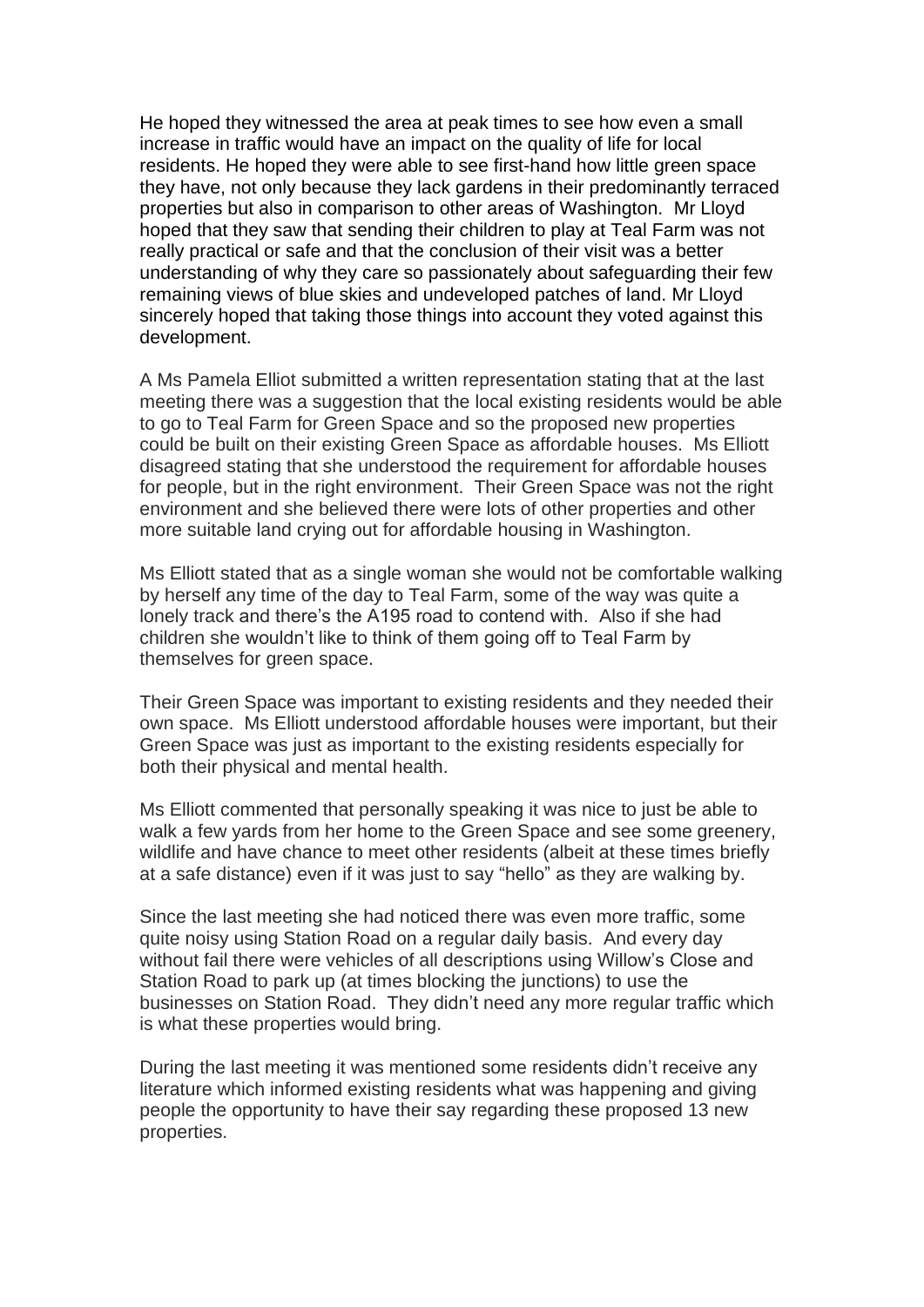Ms Elliott informed that on Friday 28th August 2020 a young man was delivering leaflets with information regarding the proposed 13 properties. She opened the door thinking it was a sales leaflet, so only got to have a quick chat with the young man accidentally after he'd just walked out of my garden gate, and all of a sudden a man who lives over the road from me rushed out and quickly pulled some leaflets out of his neighbours doors and rushed in and slammed the door.

Whilst this was happening the young man who was delivering the leaflets advising residents to act now, told me the man over the road has done this before taking some leaflets out of a few of his neighbours letterboxes and that he isn't happy to see the young man. On Friday 28<sup>th</sup> August, there were at least 2 houses that didn't receive information regarding this matter.

The young man delivering the leaflets told me existing residents only have until early September 2020 to register objections. I had already registered mine weeks before.

I strongly object to the proposed new builds being built on our Green Space and request the new builds be built on a more suitable area in Washington or take the opportunity to utilise some of the existing housing stock again in a more suitable area in Washington which would really benefit from refurbishment.

A Mr Keith Bartlett submitted a written representation stating that he was very pleased and grateful that the committee decided to defer a decision until members could actually visit the site and see first hand what the development entailed. The Committee was to be commended for taking this action and it gave him hope as a resident that his concerns and that of his neighbours was being considered seriously.

Mr Bartlett hoped that they arrived at the same conclusion as him concerning safety, loss of green space (the quality of green space improvements as gentoo are arguing is of no use to us if we cannot walk amongst it).

One point he had not raised earlier which can be checked was that Northern Bus used to run Mini link services through every village in Washington before withdrawing them all they actually stopped the service in Columbia first due to the accessibility along Derwent Terrace, Wear Terrace and Lowthian Terrace and hold up of service as buses were continuously delayed because of access, he witnessed one of these buses collide with a car outside the Take Away opposite his house. This was stopped some years ago and the traffic now was greater than what it was then.

Mr Bartlett wondered if this overdevelopment was going to affect house prices in the area, He was due to retire shortly and not in a position to purchase a new home with access to a green space within short walking distance to exercise and walk his dog especially late at night before bed.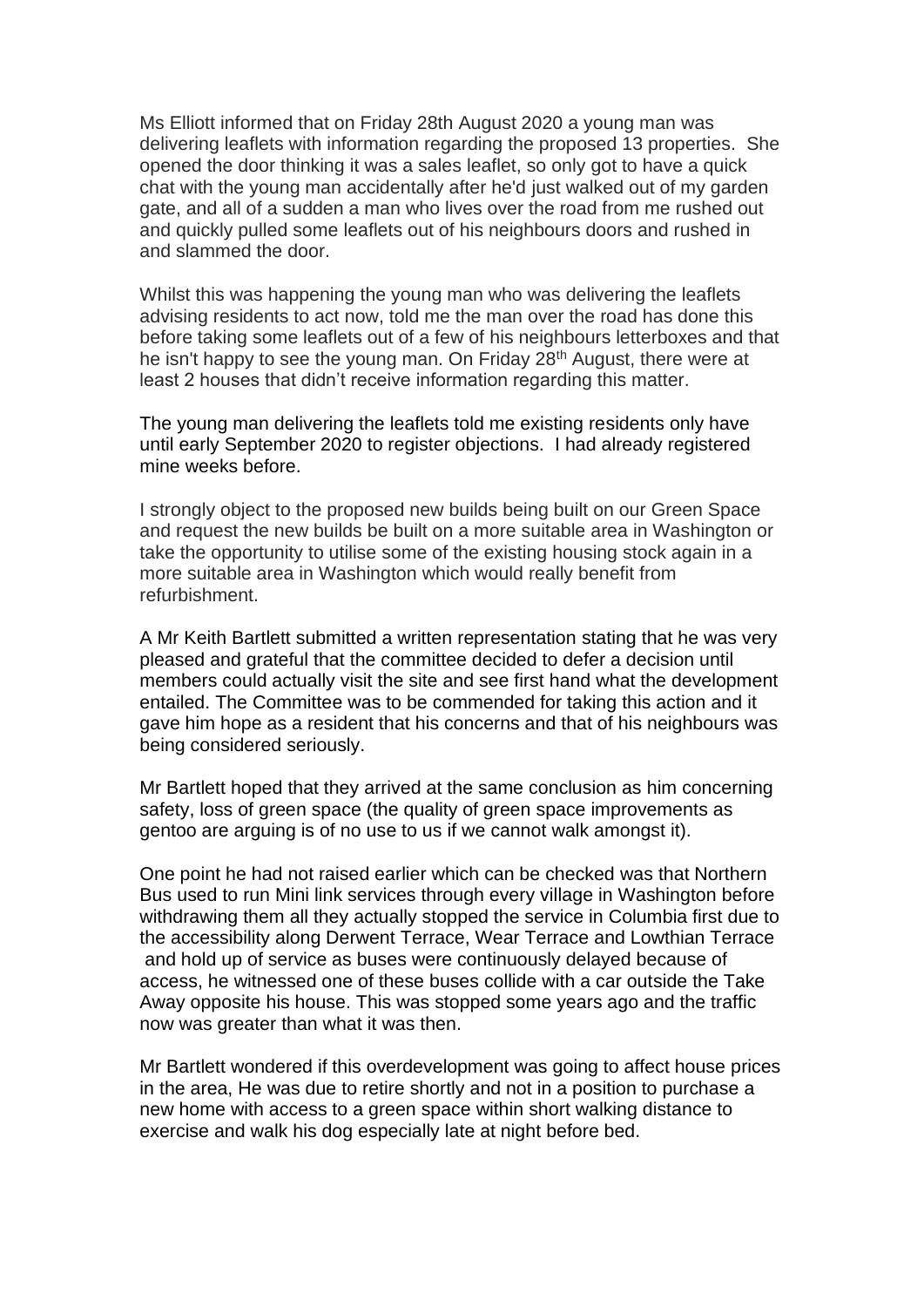Mr Bartlett urged members to take note of local residents concerns and support this community and not destroy it by allowing this development to go ahead.

The Planning Officer wished to respond to the submissions advising for clarity that safeguarding views of skies and green spaces was not a material consideration in determining this planning application. Local residents did not have a right to a view over this land. Also to reemphasise that there was unhindered access to the green space improvements, these improvements were not just for the new residents but would be for all the surrounding residents and wider areas.

The mention of house prices in the area was also not material in the consideration of this planning application and with reference to the bus deregulations the Planning Officer wished to defer to Highways Officers on this as he believed the bus companies was totally out of the control of the planning authority.

The Highways Officer commented that it was acknowledged that these were busy streets and this was clear. It was important to note that in terms of the scale of development, this housing site would generate a very minimal amount of trips in terms of impact, as such they tended to look at peak hour trips (worst case situation) and they were looking at 6-7 two way trips per hour, which equated to a car every 10 minutes. Therefore in terms of scale it was very minimal.

The Highways Officer advised that for these reasons the Highways Team had supported the application in terms of traffic and parking provision which was also satisfactory. In terms of the scale of the development, a traffic survey was not required in this instance.

The Highways Officer advised that the stopping up order issues, was a separate process that was managed by the Secretary of State and not by the Council in this case, this was to seek approval to stop up and remove the footpaths. Alternatives were to be provided as part of the development.

The Highways Officer also advised that in terms of the bus services, unfortunately these were commercially operated services and the Council were often at the whim of the operators as to where they could run their routes and where they choose to remove them.

The Chairman introduced Ms Sandra Manson, the Agent on behalf of the applicant who wished to address the Committee to inform of the benefits of the development.

Ms Manson thanked the Members for the opportuning to present to the Committee and commended the Planning Officer for their report and presentation. Ms Manson advised that the delivery of the Gentoo affordable development programme was a significant opportunity for Sunderland to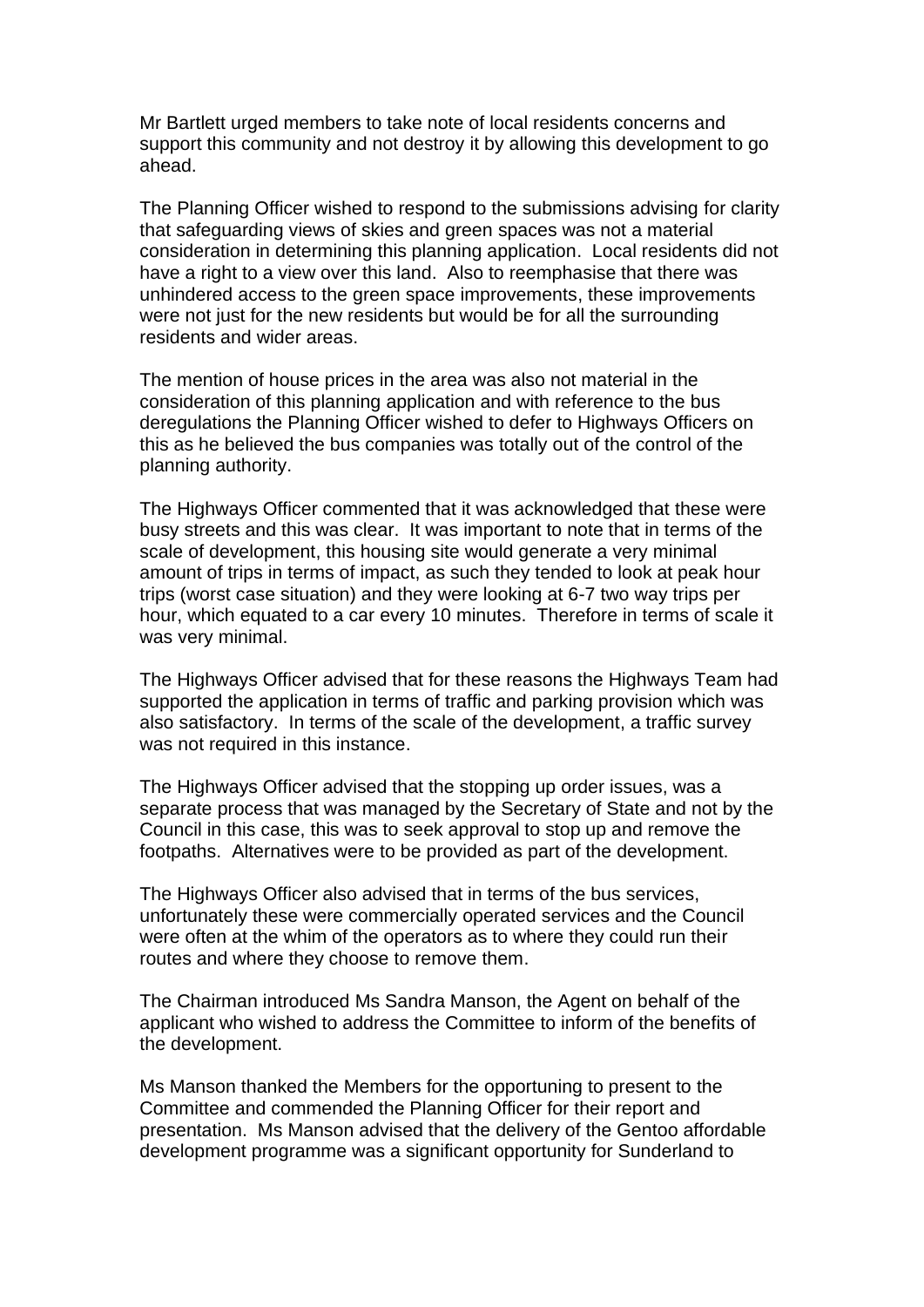deliver around 900 new affordable homes across the City, supported by Homes England grant funding.

Willows Close scheme was one of a series of those sites to consider, the programme to be delivered by Gentoo Group was a commitment to deliver a meaningful range of sites with a programme that supported job creation, social, economic and environmental benefits. This needed to be considered in the context that Sunderland had a continuing significant affordable home deficit as identified in the Authority's own Strategic Housing Market Assessment of 2187 dwellings with a net imbalance of 542 per annum. The SHLAA goes on to identify the importance of the Gentoo Affordable Housing Programme in meeting that affordable need.

Ms Manson commented that it was easy to lose sight of what that may mean in terms of people. At present Gentoo had over 15,000 people on the waiting list for a Gentoo home and whilst that would include a significant proportion of tenants already on the books looking to move to a bigger house or a house in a different area it was nevertheless a compelling figure of need being expressed. In terms of demands, Gentoo got on average 134 expressions of interest in every property that was advertised. This was based on older stock and where new build stock was advertised, demand was significantly higher.

This need was likely to be exacerbated through the impact of the current Covid crisis that we continued to face with a sharp rise in the number of people claiming universal credit and job seekers allowance.

The number of claimants within Sunderland had significantly increased by over 5600 people between March and August 2020 which meant that more people were likely to be experiencing financial pressures which then in turn led to pressure on an affordable housing need in Sunderland.

Ms Manson commented that the need for good quality affordable housing was significant and was a significant material consideration which was recognised in the draft Sunderland Allocations and Designations plan 2020 (which was out for consultation, having been approved by the Council). This plan identified potential housing sites to meet market and affordable need and the site at Willows Close being identified as a potential housing site under draft allocations policy H8.9 for 13 dwellings.

Ms Manson informed that the scheme proposed at Willows Close was of the highest quality design with homes that met the Nationally described space standards, higher than policy standard parking provision so that there was no issue of exacerbating existing parking considerations in the locality and high quality builds that were energy efficient.

Ms Manson referred to the local concerns raised and that these had been noted and addressed in detail by Officers and the consultees and the scheme responded to the specifics of the site so as such, there were no objections received by the statutory consultees to the application.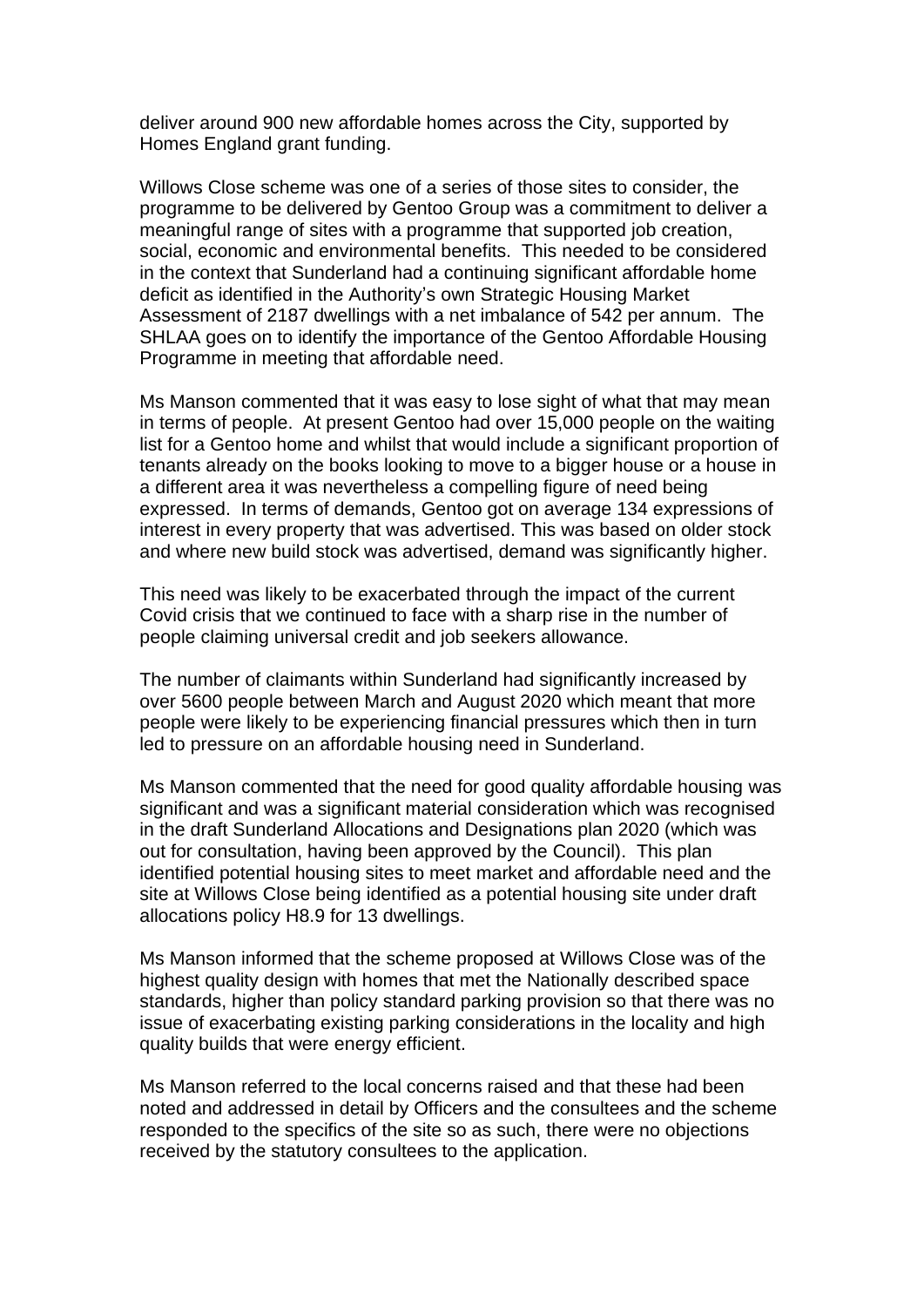In relation to comments on the community consultation, the application within its documents has a statement of community involvement which was prepared and documented how the consultation, pre submission, was undertaken. This included how 600 leaflets were hand delivered within the locality, the plan appended to this identified the area it pertained to. Whilst instances referred to by the written objector was unfortunate, this was beyond the control of Gentoo but nevertheless the statutory consultation processes had still been undertaken and as referenced in the Committee report there were a relatively low number of objections to the application.

The site was identified in the SHLAA to support the delivery of affordable homes through the gentoo affordable homes programme, the need for affordable housing was critical as demonstrated and was a significant material consideration. The scheme did not ignore the local context and over provides on car parking to ensure it does not create any issues on existing problems.

Considerable investment in planting and landscaping on site through a £47,000 investment. Planting of 28 trees to compensate for the loss of 2 trees and over a thousand shrub and hedge plants as well as other biodiversity measures. The scheme seeks to meet the needs of new and existing residents and as such they asked that Members concur with Officers recommendation and approve the scheme that was before them.

Councillor Lauchlan enquired as to why Gentoo had suggested that residents could exercise at Teal Farm when there was no green space there also. Ms Manson advised that she was not aware of where this reference had come from so she was unable to respond to this.

Councillor Lauchlan commented that it was very worrying that Gentoo were suggesting this and also claiming there was 2.15 hectares of amenity greenspace close to the site when there clearly was not. Claims were being made about footpaths to Ovingham and Post Offices in the area and he felt this whole report was rather a shambles and he urged Members to have another look at this.

Councillor Lauchlan also enquired why a site visit wasn't arranged under the rule of 6 with regards to Covid guidelines. The City Solicitor advised that the reason group visits weren't arranged was due to the fact that at start of the coronavirus pandemic a format of site visit was agreed for the safety of Members and Officers whereby Members were to visit the sites unaccompanied. This was perfectly in line with the Councils procedures at the moment and was to safeguard Members and Officers alike.

Councillor Lauchlan commented that he did not see why it could not have been arranged under the rule of 6 as it was an outside venue that social distancing could have been maintained and it just felt that a lot of this had been rushed through for Gentoo and the nature of the affordable housing aspect. There are other places where this housing could be built and he did not think Willows Close was the right place.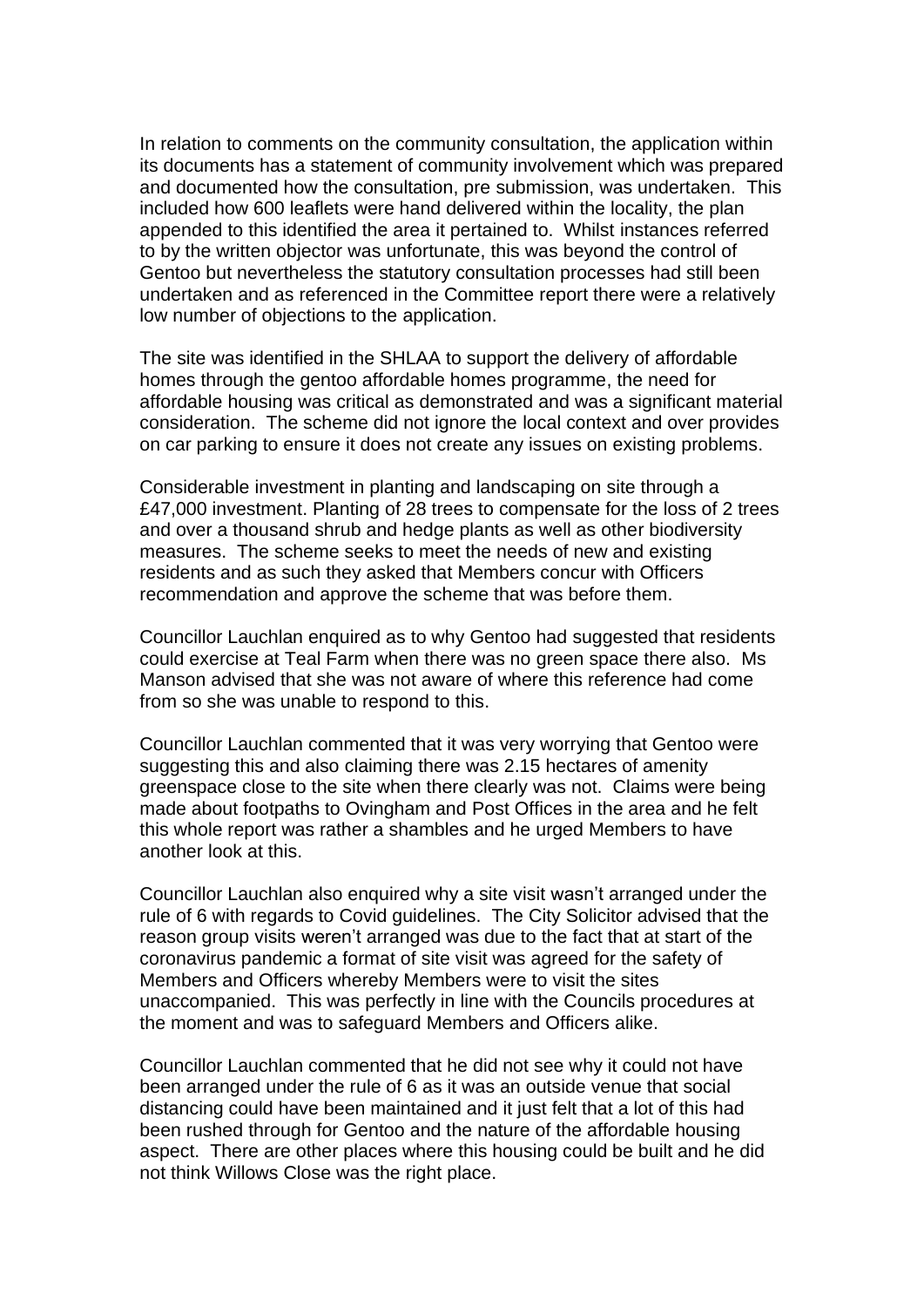Councillor Armstrong wished to comment that based on the presentations given, it appeared to him that a lot of the residents were against this, Ward Members on behalf of their constituents were not happy with the proposal. One of the last pieces of green space was being taken away from the area and whilst it may look nice, it would be inaccessible for people.

Councillor Armstrong queried where the children would be able to play and the thought of them having to travel to Teal Farm was a worry due to the number of roads they would be required to cross. It was heartening to hear other Members express such concerns as this decision was not an easy one because we were all in favour of affordable housing but it was the sites they were proposed for that was the issue.

Councillor Armstrong also commented that people were really appreciative of the green spaces available to them, especially at this moment in time with COVID. Whilst he loathed to go against developers such as Gentoo who were honourable in their desire to create more affordable homes, a message had to be sent to developers that green space could not be taken away whilst there was brownfield sites still available to be built upon and he would be voting against this proposal.

The Planning Officer advised that the recommendation was made on balance that the uplift in the remaining space and the provision of 13 affordable units would tip the planning balance towards a recommendation for approval.

The Chairman wished to address the numbers of Members in attendance for the meeting and felt that if there was such strong feeling about a development of this nature then they should be in attendance to vote. This has then left the remaining Members in a very difficult situation. The Chairman advised that she had similar concerns to those expressed by Councillors Armstrong and Lauchlan about the use of green space for development whilst on the other hand she was a very strong supporter of social housing which these 13 properties would be.

The Chairman advised that she visited the site independently on a number of occasions to view traffic and spoke with a number of residents and requested the Planning Officers advise the Committee of the implications of a potential contrary decision proposed.

The City Solicitor commented that if the Committee intended to propose a contrary decision then he suggested a closed session in which to exclude the press and public so that he could provide some confidential legal advice under Section 100A (2) and schedule 12A paragraph 5 of the Local Government Act 1972.

On the Chairman putting the matter to members, the committee unanimously agreed to go into a closed session. At this juncture, there was a short recess for the City Solicitor to consult with the Members of the Committee in private. At this point the live streaming was stopped.